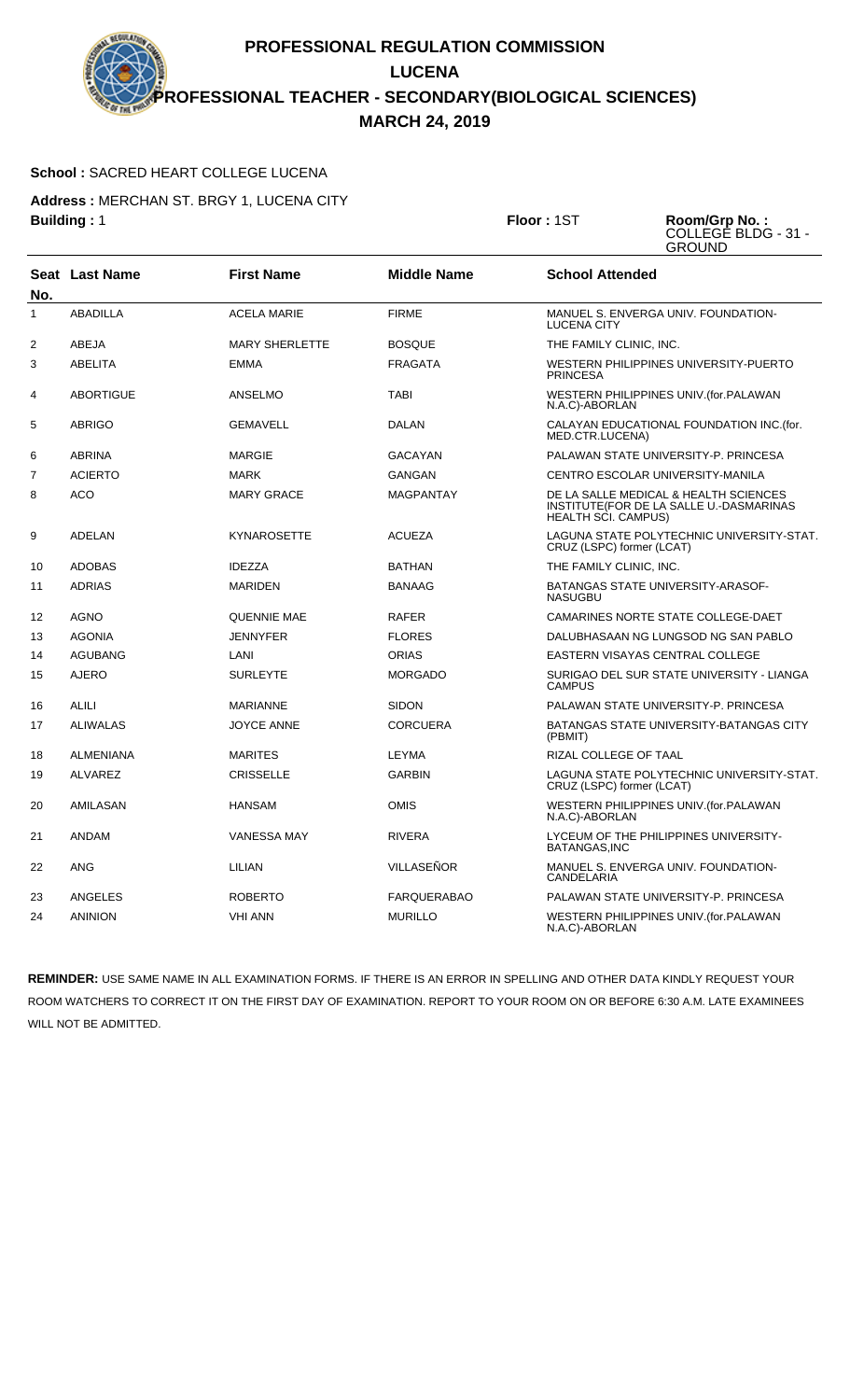# **School :** SACRED HEART COLLEGE LUCENA

**Address :** MERCHAN ST. BRGY 1, LUCENA CITY **Building :** 1 **Floor :** 1ST **Room/Grp No. :**

COLLEGE BLDG - 32 - GROUND

| No.            | Seat Last Name    | <b>First Name</b>      | <b>Middle Name</b> | <b>School Attended</b>                                                 |
|----------------|-------------------|------------------------|--------------------|------------------------------------------------------------------------|
| 1              | AÑONUEVO          | <b>JOHN MARC</b>       | <b>CONCHA</b>      | MANUEL S. ENVERGA UNIV. FOUNDATION-<br><b>LUCENA CITY</b>              |
| 2              | <b>ANTONES</b>    | <b>EDWIN</b>           | <b>NOLLAN</b>      | <b>BAAO COMMUNITY COLLEGE</b>                                          |
| 3              | <b>AQUINO</b>     | <b>PRINCESS</b>        | LAMAMIGO           | LAGUNA STATE POLYTECHNIC UNIVERSITY-LOS<br><b>BAÑOS</b>                |
| $\overline{4}$ | <b>ARANAS</b>     | <b>CHESSA MARIE</b>    | <b>ALDOVINO</b>    | BATANGAS STATE UNIVERSITY-BATANGAS CITY<br>(PBMIT)                     |
| 5              | ARANZA            | <b>VENUS</b>           | <b>FLORES</b>      | LAGUNA STATE POLYTECHNIC UNIVERSITY-STAT.<br>CRUZ (LSPC) former (LCAT) |
| 6              | <b>ARDALES</b>    | KATRINA JANE           | <b>SARINO</b>      | OUR LADY OF FATIMA UNIVERSITY-VALENZUELA                               |
| $\overline{7}$ | <b>ARELLANO</b>   | <b>LESLIE ANN</b>      | <b>MARQUEZ</b>     | RIZAL COLLEGE OF TAAL                                                  |
| 8              | <b>ARELLANO</b>   | <b>SHIELA</b>          | <b>CATAPANG</b>    | QUEZONIAN EDUCATIONAL COLLEGE                                          |
| 9              | <b>ARGOTE</b>     | <b>ERIC</b>            | <b>MODRIGO</b>     | LAGUNA STATE POLYTECHNIC UNIVERSITY-LOS<br><b>BAÑOS</b>                |
| 10             | <b>ARPIA</b>      | <b>JOAN</b>            | <b>JABALLAS</b>    | EASTERN MINDORO INSTITUTE OF TECHNOLOGY<br>& SCIENCES                  |
| 11             | <b>ARRIESGADO</b> | JOEBERT                | <b>ARCEPE</b>      | WESTERN PHILIPPINES UNIVERSITY-PUERTO<br><b>PRINCESA</b>               |
| 12             | <b>AURE</b>       | <b>LYLANIE</b>         | <b>CADACIO</b>     | ARELLANO UNIVERSITY-PASAY                                              |
| 13             | <b>AUSTRIA</b>    | <b>MARY ANN</b>        | <b>MAGO</b>        | CAMARINES NORTE STATE COLLEGE-DAET                                     |
| 14             | <b>BACOMO</b>     | <b>SUSAN</b>           | <b>NAVALTA</b>     | PALAWAN STATE UNIVERSITY-P. PRINCESA                                   |
| 15             | <b>BAES</b>       | <b>JENNES</b>          | <b>EBLAMO</b>      | BATANGAS STATE UNIVERSITY-BATANGAS CITY<br>(PBMIT)                     |
| 16             | <b>BALBA</b>      | ARJAY                  | <b>MORTA</b>       | <b>RIZAL COLLEGE OF TAAL</b>                                           |
| 17             | <b>BALMES</b>     | <b>MELANIE</b>         | <b>ESTABLICIDA</b> | CALAYAN EDUCATIONAL FOUNDATION INC. (for.<br>MED.CTR.LUCENA)           |
| 18             | <b>BALTAR</b>     | MELIZA ANN             |                    | WESTERN PHILIPPINES UNIV.(for.PALAWAN<br>N.A.C)-ABORLAN                |
| 19             | BAÑA              | <b>MARIA FATIMA</b>    | <b>OLARTE</b>      | ARELLANO UNIVERSITY-MANILA                                             |
| 20             | <b>BARAL</b>      | <b>BABY CHRIS</b>      | <b>SILVA</b>       | LUNA GOCO COLLEGES, INC (for.LUNA GOCO<br>MCCI)                        |
| 21             | <b>BARDON</b>     | <b>ALYSSA ROSE</b>     | <b>LABORTE</b>     | AGO MEDICAL & EDUCATIONAL CENTER-BICOL<br><b>CHRISTIAN COLL.OF MED</b> |
| 22             | <b>BARRAMEDA</b>  | <b>VICTOR MARK III</b> | <b>ERANDIO</b>     | SOUTHERN LUZON STATE UNIVERSITY-LUCBAN<br>(SLPC)                       |
| 23             | <b>BATAS</b>      | <b>ELIZA</b>           | DE ADA             | LAGUNA STATE POLYTECHNIC UNIVERSITY-LOS<br><b>BAÑOS</b>                |
| 24             | <b>BENAVIDEZ</b>  | <b>NOMER</b>           | <b>MAESTRE</b>     | ADVENTIST UNIVERSITY OF THE PHILIPPINES                                |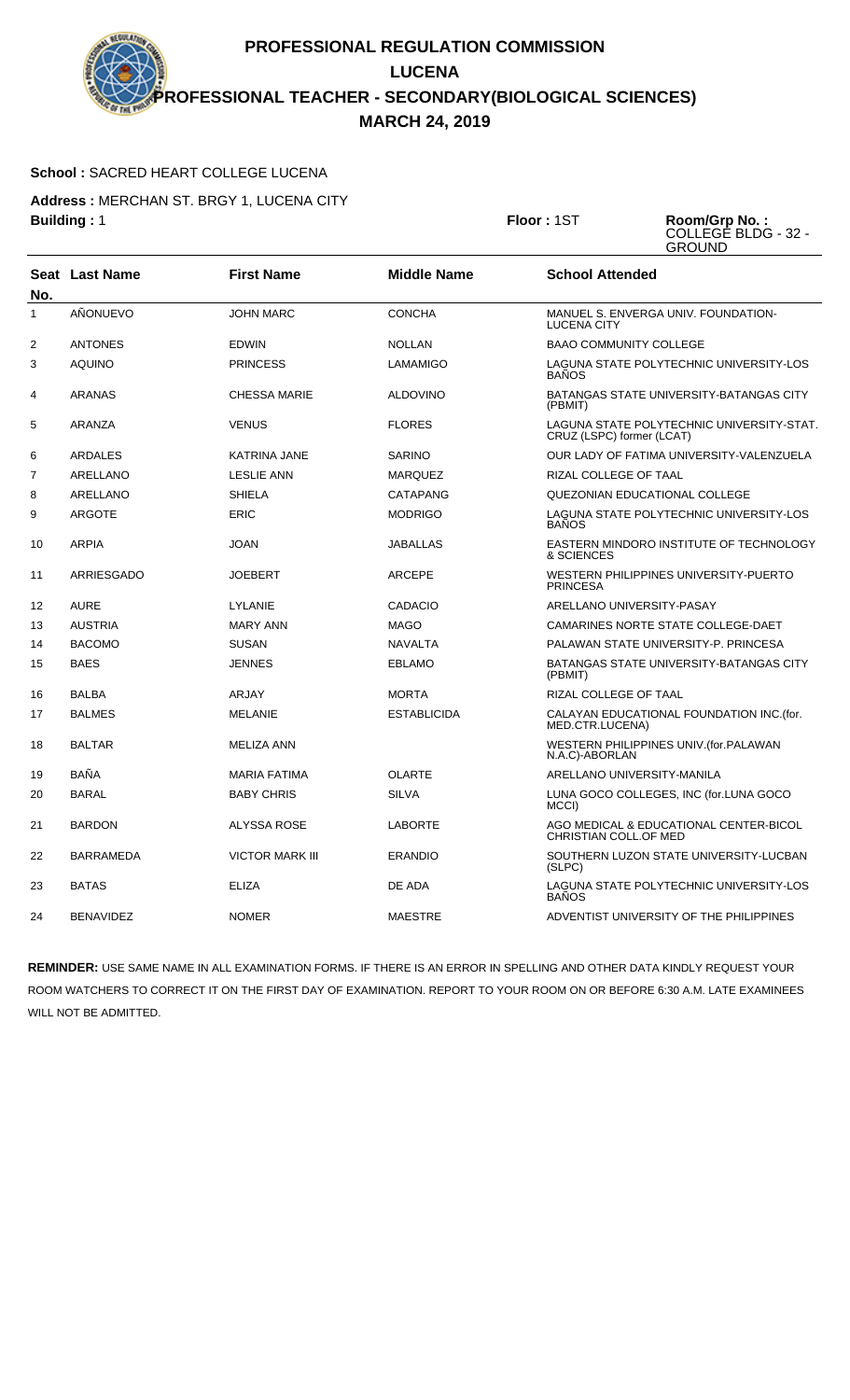# **School :** SACRED HEART COLLEGE LUCENA

**Address :** MERCHAN ST. BRGY 1, LUCENA CITY **Building :** 1 **Floor :** 1ST **Room/Grp No. :**

| $\mathsf{loor} : \mathsf{1ST}$ |  |
|--------------------------------|--|
|--------------------------------|--|

COLLEGE BLDG - 33 - GROUND

| No.            | Seat Last Name    | <b>First Name</b>      | <b>Middle Name</b> | <b>School Attended</b>                                                   |
|----------------|-------------------|------------------------|--------------------|--------------------------------------------------------------------------|
| 1              | <b>BENTULAN</b>   | <b>JERAMIE</b>         | <b>CAÑETE</b>      | BATANGAS STATE UNIVERSITY (formerly JPLPC)-<br><b>MALVAR</b>             |
| $\overline{2}$ | <b>BERANIA</b>    | <b>JENIE</b>           | <b>ALCANTARA</b>   | MINDORO STATE COLLEGE OF AGRICULTURE &<br>TECHNOLOGY-BONGABONG           |
| 3              | <b>BERME</b>      | <b>JUSTINO</b>         | <b>SANTOYO</b>     | HOLY TRINITY COLLEGE OF PUERTO PRINCESA                                  |
| 4              | <b>BETORIO</b>    | <b>JESSABEL</b>        | <b>BAYA</b>        | LAGUNA UNIVERSITY-STA CRUZ, LAGUNA                                       |
| 5              | <b>BONDAD</b>     | <b>MANILYN</b>         | LAMIS              | MANUEL S. ENVERGA UNIV. FOUNDATION-<br><b>LUCENA CITY</b>                |
| 6              | <b>BONGATO</b>    | <b>CLAUDINE</b>        | <b>CUISON</b>      | BATANGAS STATE UNIVERSITY (formerly JPLPC)-<br><b>MALVAR</b>             |
| $\overline{7}$ | <b>BONILLA</b>    | <b>MARY ROSE</b>       | <b>DELA CRUZ</b>   | PAMANTASAN NG LUNGSOD NG MUNTINLUPA<br>(MPC)                             |
| 8              | <b>BORREO</b>     | <b>LEIZLY ANN</b>      | <b>BURGO</b>       | DE OCAMPO MEMORIAL COLLEGE                                               |
| 9              | <b>BUTOR</b>      | <b>MARY ANN</b>        | CANAYONG           | BATANGAS STATE UNIVERSITY-ARASOF-<br><b>NASUGBU</b>                      |
| 10             | CABACANG          | <b>GRACELYN</b>        | LARGADO            | LAGUNA STATE POLYTECHNIC UNIVERSITY-LOS<br><b>BANOS</b>                  |
| 11             | <b>CABALTICAN</b> | <b>CARLA MAE</b>       | <b>MARASIGAN</b>   | LAGUNA STATE POLYTECHNIC UNIVERSITY - SAN<br>PABLO (LSPC)former (SPCSAT) |
| 12             | <b>CABELA</b>     | <b>EDLIN</b>           | ALABABA            | LAGUNA UNIVERSITY-STA CRUZ, LAGUNA                                       |
| 13             | <b>CABITAC</b>    | <b>AILYN</b>           | <b>PEDROSA</b>     | PALAWAN STATE UNIVERSITY-P. PRINCESA                                     |
| 14             | <b>CABRAL</b>     | <b>ANGIELICA</b>       | <b>ISLA</b>        | <b>BATANGAS STATE UNIVERSITY-BATANGAS CITY</b><br>(PBMIT)                |
| 15             | <b>CABRERA</b>    | <b>ALAIN NICOLE</b>    | ZALDIVAR           | DALUBHASAAN NG LUNGSOD NG SAN PABLO                                      |
| 16             | <b>CAGAYAT</b>    | <b>JENNIFER</b>        | <b>VIOLANTA</b>    | LAGUNA STATE POLYTECHNIC UNIVERSITY-STAT.<br>CRUZ (LSPC) former (LCAT)   |
| 17             | <b>CAHANAP</b>    | <b>MARIE</b>           | <b>GAPIANGAO</b>   | PAMANTASAN NG LUNGSOD NG MUNTINLUPA<br>(MPC)                             |
| 18             | <b>CAMACHO</b>    | <b>REYNALD</b>         | <b>ALIAS</b>       | LAGUNA STATE POLYTECHNIC UNIVERSITY-STAT.<br>CRUZ (LSPC) former (LCAT)   |
| 19             | <b>CAMACHO</b>    | <b>REZIEL</b>          | <b>GADIANO</b>     | PALAWAN STATE UNIVERSITY-P. PRINCESA                                     |
| 20             | <b>CAMUS</b>      | SHERIE MAY             | <b>LUPIG</b>       | KOLEHIYO NG LUNGSOD NG LIPA(FOR LIPA CITY<br>PUBLIC COLL.)               |
| 21             | <b>CAPACIO</b>    | <b>RODERICK</b>        | <b>UBALDE</b>      | OUR LADY OF LOURDES COLLEGE FOUNDATION                                   |
| 22             | CASANOVA          | <b>GLEYZA MARIE</b>    | <b>OBRADOR</b>     | BATANGAS STATE UNIVERSITY-BATANGAS CITY<br>(PBMIT)                       |
| 23             | <b>CASTILLO</b>   | <b>AERIELLE CLAIRE</b> |                    | BATANGAS STATE UNIVERSITY (formerly JPLPC)-<br><b>MALVAR</b>             |
| 24             | <b>CASTRENCE</b>  | <b>NYSSA CHLOE</b>     | <b>REGENCIA</b>    | MANUEL S. ENVERGA UNIV. FOUNDATION-<br><b>LUCENA CITY</b>                |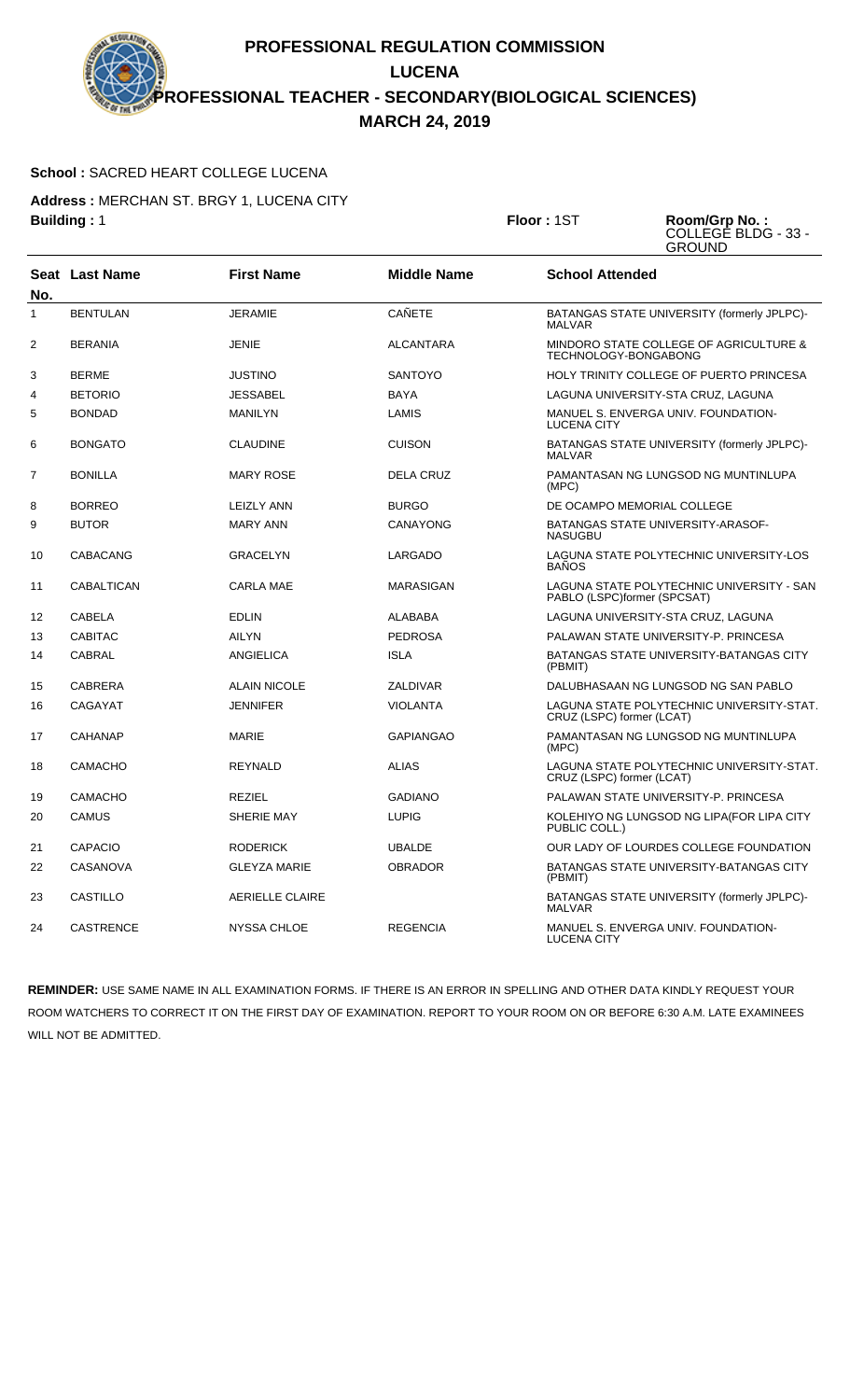## **School :** SACRED HEART COLLEGE LUCENA

**Address :** MERCHAN ST. BRGY 1, LUCENA CITY **Building : 1 Floor : 1ST <b>Floor** : 1ST **ROOM** 

| SТ | Room/Grp No.:<br>COLLEGE BLDG - 34 - |
|----|--------------------------------------|
|    | <b>GROUND</b>                        |

|                |                       |                       |                    | שמוטאס                                                                   |
|----------------|-----------------------|-----------------------|--------------------|--------------------------------------------------------------------------|
| No.            | <b>Seat Last Name</b> | <b>First Name</b>     | <b>Middle Name</b> | <b>School Attended</b>                                                   |
| 1              | <b>CATAPANG</b>       | <b>ABEGAIL</b>        | <b>ANDAL</b>       | MANUEL S. ENVERGA UNIV. FOUNDATION-<br>CANDELARIA                        |
| $\overline{2}$ | CELINO                | <b>MERIAM MIRASOL</b> | <b>LUMONTAD</b>    | WESTERN PHILIPPINES UNIVERSITY-PUERTO<br><b>PRINCESA</b>                 |
| 3              | COLANGGOY             | <b>STEPHEN</b>        | <b>CORDENETE</b>   | TIWI COMMUNITY COLLEGE                                                   |
| 4              | <b>CORNELIO</b>       | <b>RENE</b>           | <b>MASOLA</b>      | PALAWAN POLYTECHNIC COLLEGE, INC.                                        |
| 5              | <b>CORTON</b>         | <b>FLORLYN</b>        | <b>MAGUINDA</b>    | KOLEHIYO NG LUNGSOD NG LIPA(FOR LIPA CITY<br>PUBLIC COLL.)               |
| 6              | <b>CRISPINO</b>       | <b>KERREN HAPUCH</b>  | <b>YAO</b>         | EASTERN MINDORO INSTITUTE OF TECHNOLOGY<br>& SCIENCES                    |
| 7              | CRUZADA               | <b>MARIE NEL</b>      | <b>DELA CUESTA</b> | BATANGAS STATE UNIVERSITY-ARASOF-<br><b>NASUGBU</b>                      |
| 8              | <b>CUREG</b>          | <b>SARAH</b>          | <b>VITANGCOL</b>   | LAGUNA STATE POLYTECHNIC UNIVERSITY-STAT.<br>CRUZ (LSPC) former (LCAT)   |
| 9              | <b>CUSTODIO</b>       | <b>CHARLOTE</b>       | <b>BAUTISTA</b>    | FAR EASTERN UNIVERSITY-MANILA                                            |
| 10             | <b>DACANAY</b>        | <b>JEROSE</b>         | <b>MALABUYOC</b>   | BATANGAS STATE UNIVERSITY (formerly JPLPC)-<br><b>MALVAR</b>             |
| 11             | <b>DAEL</b>           | <b>JEREME</b>         | м                  | EASTERN MINDORO INSTITUTE OF TECHNOLOGY<br>& SCIENCES                    |
| 12             | <b>DAGLI</b>          | <b>JUDY JOANNE</b>    | <b>FORTU</b>       | <b>SAINT BRIDGET'S COLLEGE</b>                                           |
| 13             | <b>DAGOS</b>          | <b>LEONARD ERNEST</b> | <b>CATAPIA</b>     | MANUEL S. ENVERGA UNIV. FOUNDATION-<br><b>CANDELARIA</b>                 |
| 14             | <b>DAGUM</b>          | <b>JELYN</b>          | <b>BUSTILLO</b>    | <b>SAMAR COLLEGE</b>                                                     |
| 15             | <b>DALMA</b>          | <b>EUNICE</b>         | <b>VILLEGAS</b>    | LAGUNA STATE POLYTECHNIC UNIVERSITY - SAN<br>PABLO (LSPC)former (SPCSAT) |
| 16             | <b>DAMSIK</b>         | <b>ASRAF</b>          | <b>JAIN</b>        | BRENT HOSPITAL & COLLEGES, INC.-ZAMBOANGA<br><b>CITY</b>                 |
| 17             | <b>DANCIL</b>         | <b>JASMIN JOYCE</b>   | <b>TUMALAC</b>     | PALAWAN STATE UNIVERSITY-P. PRINCESA                                     |
| 18             | <b>DANGLONG</b>       | ANDRONICO             | CATIAO             | WESTERN PHILIPPINES UNIV.(for.PALAWAN<br>N.A.C)-ABORLAN                  |
| 19             | <b>DANTOC</b>         | ANNA LUISA            | <b>CADAWAS</b>     | <b>EASTERN LAGUNA COLLEGES</b>                                           |
| 20             | <b>DAPITO</b>         | <b>KRISTEL GAY</b>    | <b>PASTRANA</b>    | DIVINE WORD COLLEGE OF CALAPAN                                           |
| 21             | <b>DE CASTRO</b>      | <b>PAUL ANGELO</b>    | LEYBA              | TEODORO M. LUANSING COLLEGE OF ROSARIO                                   |
| 22             | DE JESUS              | <b>JENIFFER</b>       | <b>GARCIA</b>      | STI COLLEGE - LUCENA CITY                                                |
| 23             | DE LOS REYES          | <b>CLEZEIL</b>        | <b>BINAY</b>       | BATANGAS STATE UNIVERSITY-ARASOF-<br><b>NASUGBU</b>                      |
| 24             | DE VILLA              | <b>ANA CRISTINA</b>   | <b>FRANCISCO</b>   | RIZAL COLLEGE OF TAAL                                                    |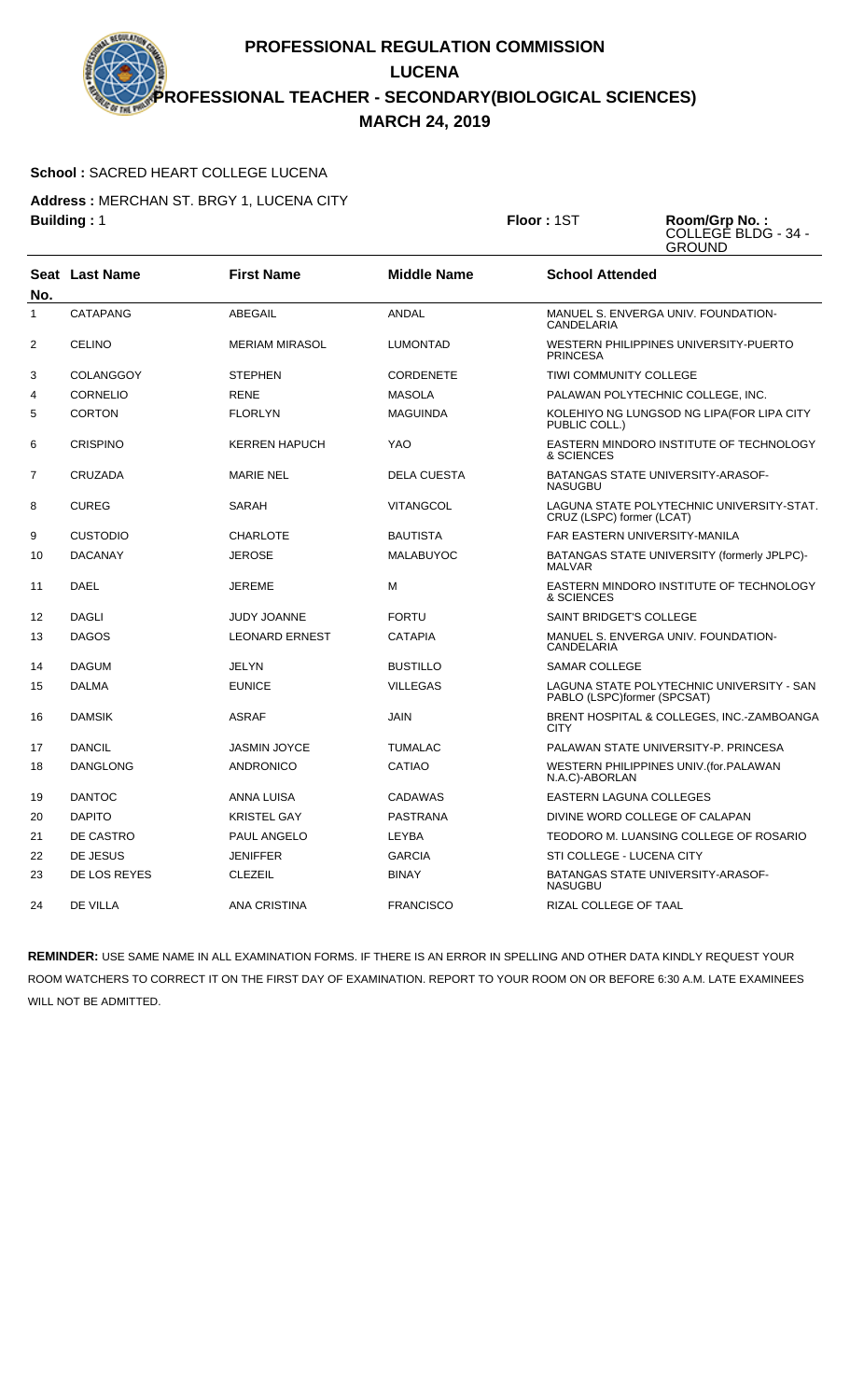# **School :** SACRED HEART COLLEGE LUCENA

**Address :** MERCHAN ST. BRGY 1, LUCENA CITY **Building :** 1 **Floor :** 1ST **Room/Grp No. :**

COLLEGE BLDG - 35 - GROUND

|                | <b>Seat Last Name</b> | <b>First Name</b>     | <b>Middle Name</b> | <b>School Attended</b>                                                 |
|----------------|-----------------------|-----------------------|--------------------|------------------------------------------------------------------------|
| No.            |                       |                       |                    |                                                                        |
| $\mathbf{1}$   | <b>DECINA</b>         | <b>BABY JOY</b>       | <b>ILAGAN</b>      | <b>SAINT BRIDGET'S COLLEGE</b>                                         |
| $\overline{2}$ | <b>DEL MUNDO</b>      | <b>RAQUEL</b>         | <b>MACUHA</b>      | LAGUNA UNIVERSITY-STA CRUZ, LAGUNA                                     |
| 3              | <b>DELA ROSA</b>      | <b>EDELENE</b>        | VEÑALES            | DALUBHASAAN NG LUNGSOD NG SAN PABLO                                    |
| 4              | <b>DELANTAR</b>       | <b>HONORATA SONIA</b> | <b>ADEFUIN</b>     | CALAYAN EDUCATIONAL FOUNDATION INC. (for.<br>MED.CTR.LUCENA)           |
| 5              | <b>DEQUITO</b>        | <b>ZEAYORE</b>        | <b>LADINES</b>     | LEON GUINTO MEMORIAL COLLEGE                                           |
| 6              | <b>DESUYO</b>         | <b>JOANNE</b>         | <b>GALANIDO</b>    | <b>BALIAN COMMUNITY COLLEGE</b>                                        |
| $\overline{7}$ | <b>DIAWARA</b>        | <b>HENNIE</b>         | <b>CAYAON</b>      | PALAWAN STATE UNIVERSITY-P. PRINCESA                                   |
| 8              | <b>DIMARANAN</b>      | <b>RIZALDY</b>        | <b>PONTANOZA</b>   | DALUBHASAAN NG LUNGSOD NG SAN PABLO                                    |
| 9              | <b>DIMURA</b>         | <b>MIA JOSEPHINE</b>  | <b>MALIGO</b>      | MINDORO STATE COLLEGE OF AGRICULTURE &<br>TECHNOLOGY-BONGABONG         |
| 10             | <b>DUAVE</b>          | <b>MARY ANN</b>       | <b>BALIZA</b>      | CAMARINES NORTE STATE COLLEGE-DAET                                     |
| 11             | <b>DUHAPA</b>         | <b>NILJET</b>         | <b>OPO</b>         | SAINT ANNE COLLEGE LUCENA, INC.                                        |
| 12             | <b>ENCARNACION</b>    | <b>RAMON SHAINELL</b> | <b>LINGON</b>      | LAGUNA STATE POLYTECHNIC UNIVERSITY-STAT.<br>CRUZ (LSPC) former (LCAT) |
| 13             | <b>ENCINA</b>         | CARINA                | <b>HERNANDEZ</b>   | CENTRO ESCOLAR LAS PIÑAS. INC.                                         |
| 14             | <b>ENRIQUEZ</b>       | <b>MARIONNE JOSEF</b> | <b>PATALETA</b>    | LUNA GOCO COLLEGES, INC (for.LUNA GOCO<br>MCCI)                        |
| 15             | <b>ERESO</b>          | <b>REGINA</b>         | GAÑOLA             | LAGUNA STATE POLYTECHNIC UNIVERSITY-LOS<br><b>BAÑOS</b>                |
| 16             | <b>EVIA</b>           | <b>EDRALIN</b>        | <b>SIENA</b>       | PHILIPPINE CHRISTIAN UNIVERSITY-MANILA                                 |
| 17             | <b>FABELLA</b>        | <b>MARIA VIVIEN</b>   | <b>LINCURAN</b>    | SOUTHERN LUZON STATE UNIVERSITY-LUCBAN<br>(SLPC)                       |
| 18             | <b>FABRERO</b>        | <b>HAZEL MARIE</b>    | <b>FRONDA</b>      | MINDORO STATE COLLEGE OF AGRICULTURE &<br><b>TECHNOLOGY-VICTORIA</b>   |
| 19             | <b>FAIGAO</b>         | <b>PRINCESS DIANE</b> | <b>FAMIS</b>       | EASTERN MINDORO INSTITUTE OF TECHNOLOGY<br>& SCIENCES                  |
| 20             | <b>FALLAR</b>         | <b>RHEALYN</b>        | <b>PEÑASCOSA</b>   | <b>BATANGAS STATE UNIVERSITY-BATANGAS CITY</b><br>(PBMIT)              |
| 21             | <b>FALLERNA</b>       | <b>HADJI</b>          | LAURESTA           | EASTERN MINDORO INSTITUTE OF TECHNOLOGY<br>& SCIENCES                  |
| 22             | <b>FERNANDEZ</b>      | <b>GEN</b>            | <b>SOTEJO</b>      | EASTERN MINDORO INSTITUTE OF TECHNOLOGY<br>& SCIENCES                  |
| 23             | <b>FLORENCONDIA</b>   | <b>MARIEL</b>         | <b>MENDEJA</b>     | EASTERN MINDORO INSTITUTE OF TECHNOLOGY<br>& SCIENCES                  |
| 24             | <b>FLORES</b>         | <b>GENALYN</b>        | <b>MORCILLA</b>    | SOUTHERN LUZON STATE UNIVERSITY-LUCBAN<br>(SLPC)                       |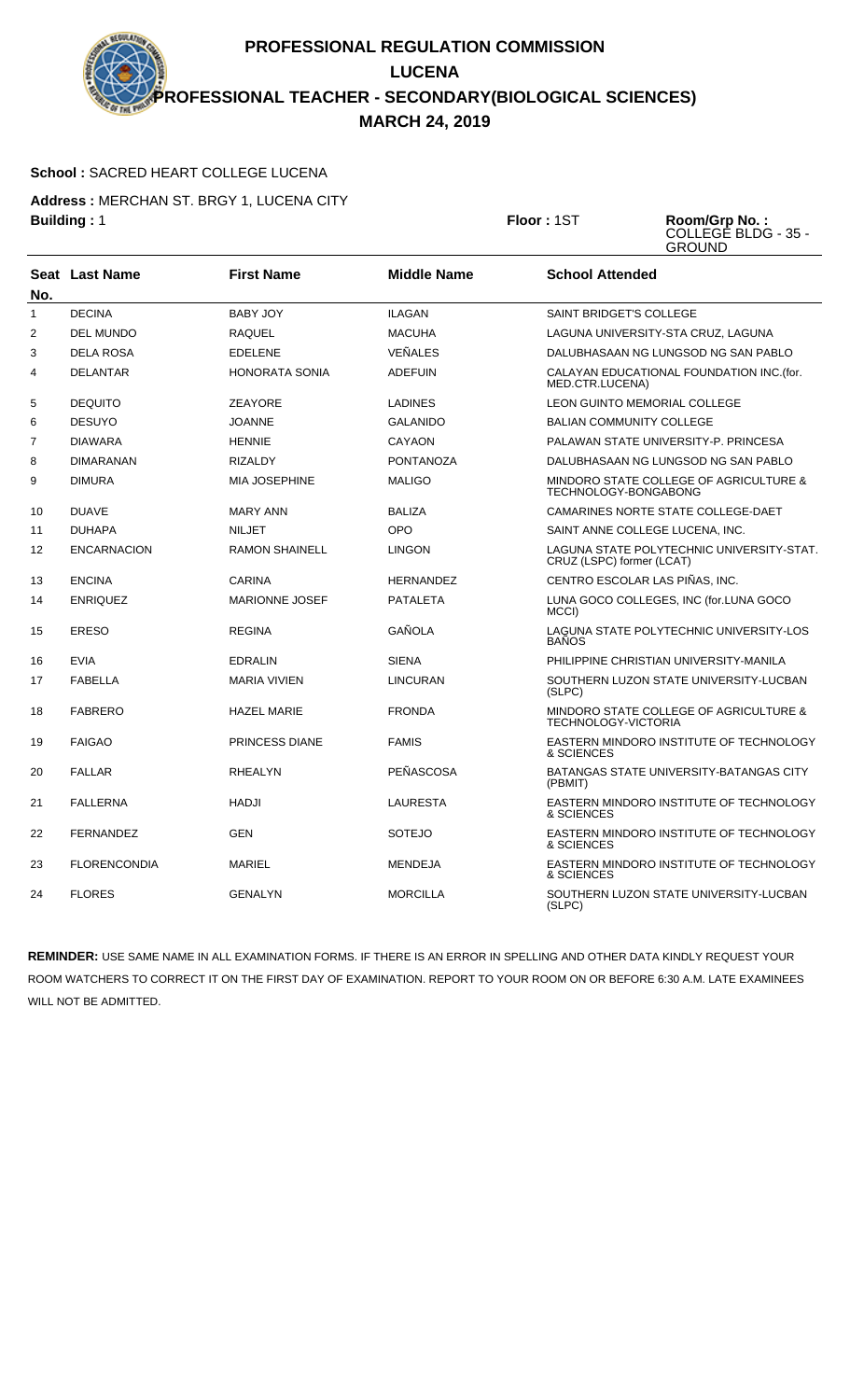## **School :** SACRED HEART COLLEGE LUCENA

**Address :** MERCHAN ST. BRGY 1, LUCENA CITY **Building :** 1 **Floor :** 1ST **Room/Grp No. :**

COLLEGE BLDG - 36 - SECOND

| No.            | Seat Last Name    | <b>First Name</b>        | <b>Middle Name</b> | <b>School Attended</b>                                                 |
|----------------|-------------------|--------------------------|--------------------|------------------------------------------------------------------------|
| $\mathbf{1}$   | <b>FLORESE</b>    | <b>MARIE ANGELIE</b>     | <b>PAROHINOG</b>   | SOUTHEAST ASIAN COLLEGE (UDMC)                                         |
| $\overline{2}$ | <b>FORMELOZA</b>  | <b>BENNETH</b>           | <b>SULIGUIN</b>    | LAGUNA STATE POLYTECHNIC UNIVERSITY-STAT.<br>CRUZ (LSPC) former (LCAT) |
| 3              | <b>FORNAL</b>     | <b>IVIE</b>              | <b>FESARIT</b>     | WESTERN PHILIPPINES UNIV.(for.PALAWAN<br>N.A.C)-ABORLAN                |
| $\overline{4}$ | <b>FRANCISCO</b>  | <b>JANICESSA</b>         | <b>BAGTAS</b>      | CAVITE STATE UNIVERSITY-CARMONA                                        |
| 5              | <b>FRAYNA</b>     | <b>MARY DIVINE GRACE</b> | <b>AGUILA</b>      | <b>BATANGAS STATE UNIVERSITY-BATANGAS CITY</b><br>(PBMIT)              |
| 6              | <b>FUENTES</b>    | <b>JENELLE</b>           | <b>PANTI</b>       | CATANDUANES STATE UNIVERSITY VIRAC                                     |
| $\overline{7}$ | <b>GABUAN</b>     | <b>DIOSEL</b>            | <b>FRANCISCO</b>   | WESTERN PHILIPPINES UNIV. (for. PALAWAN<br>N.A.C)-ABORLAN              |
| 8              | <b>GABUCO</b>     | <b>ELORA</b>             | <b>MAHILUM</b>     | PALAWAN STATE UNIVERSITY-P. PRINCESA                                   |
| 9              | <b>GACAD</b>      | <b>CATHERINE</b>         | <b>NABLE</b>       | ARELLANO UNIVERSITY-PASAY                                              |
| 10             | <b>GALVEZO</b>    | <b>MARIA LUZ</b>         | <b>BANAAY</b>      | DIVINE WORD COLLEGE OF CALAPAN                                         |
| 11             | <b>GAMO</b>       | <b>APRIL GRACE</b>       | <b>CABILLO</b>     | <b>TAGUIG CITY UNIVERSITY</b>                                          |
| 12             | <b>GARCIA</b>     | <b>FLORENCE</b>          | <b>RECINTO</b>     | LYCEUM OF THE PHILIPPINES UNIVERSITY-<br>BATANGAS, INC                 |
| 13             | <b>GARCIA</b>     | <b>JAY LORD</b>          | SANDOVAL           | DIVINE WORD COLLEGE OF CALAPAN                                         |
| 14             | <b>GARCIA</b>     | <b>VIVIAN</b>            | <b>CABUNIAG</b>    | DALUBHASAAN NG LUNGSOD NG SAN PABLO                                    |
| 15             | <b>GATCHALIAN</b> | JAY-R                    | <b>OLIVAR</b>      | LAGUNA STATE POLYTECHNIC UNIVERSITY-STAT.<br>CRUZ (LSPC) former (LCAT) |
| 16             | <b>GLORIA</b>     | <b>AIRA JANE</b>         | VALENZUELA         | <b>HOLY CHILD JESUS COLLEGE</b>                                        |
| 17             | <b>GOMEZ</b>      | <b>JONA</b>              | <b>ALAYON</b>      | LYCEUM OF THE PHILIPPINES UNIVERSITY-<br><b>BATANGAS.INC</b>           |
| 18             | <b>GONZALES</b>   | <b>RONALYN</b>           | <b>SABALLO</b>     | DIVINE WORD COLLEGE OF CALAPAN                                         |
| 19             | <b>GRANADA</b>    | <b>MARK JEFFERSON</b>    | <b>FERMO</b>       | OUR LADY OF FATIMA UNIVERSITY-VALENZUELA                               |
| 20             | <b>GREGORIO</b>   | <b>JOAN</b>              | <b>GAPI</b>        | WESTERN PHILIPPINES UNIV.(for.PALAWAN<br>N.A.C)-ABORLAN                |
| 21             | <b>GUCE</b>       | <b>JEMIMAH</b>           | <b>SUNGA</b>       | SOUTHERN LUZON STATE UNIVERSITY-LUCBAN<br>(SLPC)                       |
| 22             | <b>GUDILOS</b>    | <b>SOMELA</b>            | <b>GALAMITON</b>   | <b>BOHOL ISLAND STATE UNIVERSITY</b><br>(FOR.CVSCAFT)-CANDIJAY         |
| 23             | GUIDO             | <b>JODEL ANN</b>         | <b>SAMONTEZA</b>   | SAN PABLO COLLEGES                                                     |
| 24             | <b>GUINTO</b>     | <b>RENATO JR</b>         | <b>DELOS REYES</b> | EASTERN MINDORO INSTITUTE OF TECHNOLOGY<br>& SCIENCES                  |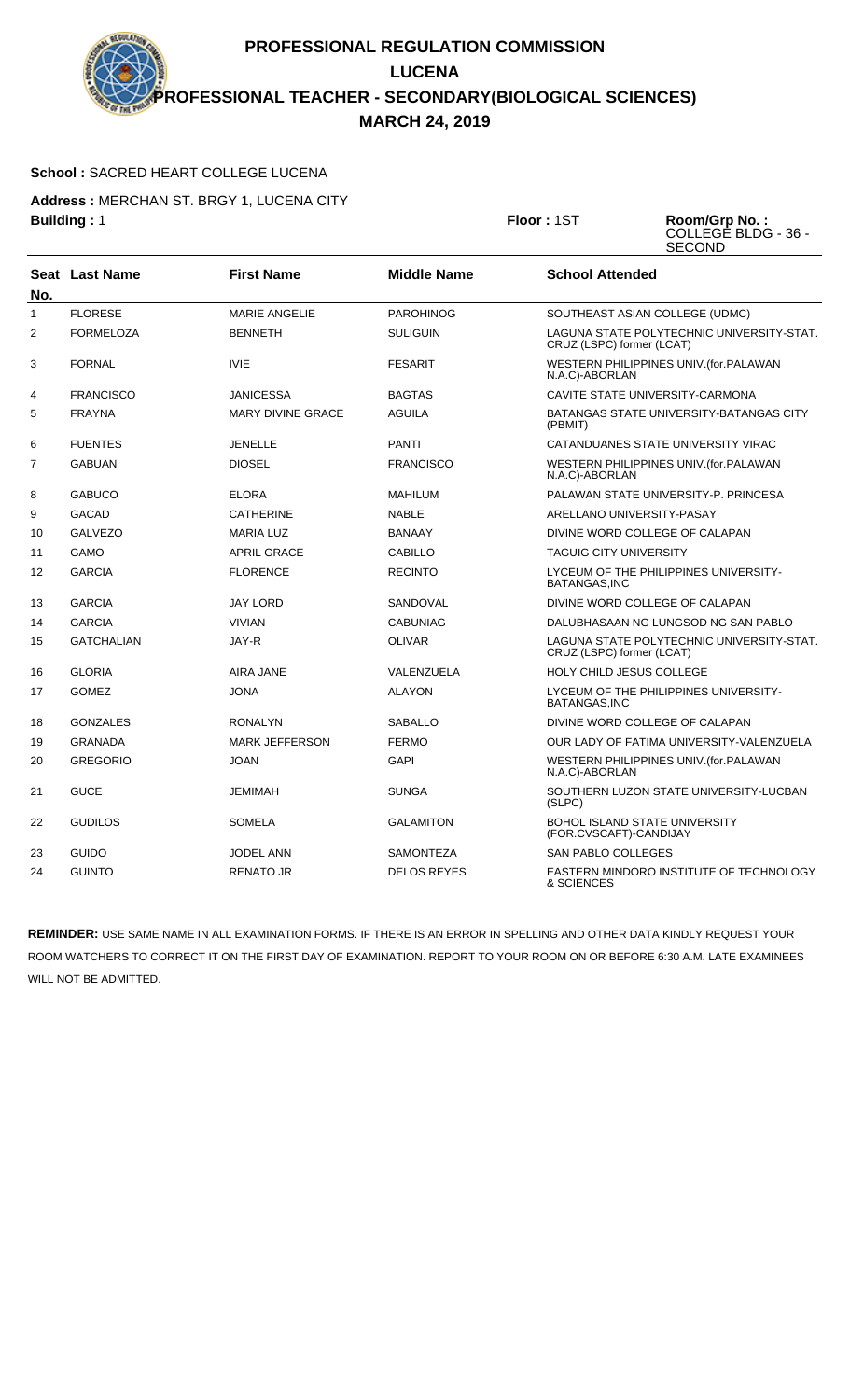# **School :** SACRED HEART COLLEGE LUCENA

**Address :** MERCHAN ST. BRGY 1, LUCENA CITY **Building :** 1 **Floor :** 1ST **Room/Grp No. :**

COLLEGE BLDG - 37 - SECOND

|                | Seat Last Name   | <b>First Name</b>      | <b>Middle Name</b> | <b>School Attended</b>                                                   |
|----------------|------------------|------------------------|--------------------|--------------------------------------------------------------------------|
| No.            |                  |                        |                    |                                                                          |
| 1              | <b>GUNTAN</b>    | LEAH                   | <b>ESCOPETE</b>    | SOUTHERN LUZON STATE UNIVERSITY-<br>TAGKAWAYAN (SLPC)                    |
| 2              | <b>GUTIERREZ</b> | <b>CLAIRE</b>          | <b>BALATUCAN</b>   | UNIVERSITY OF THE PHILIPPINES-LOS BAÑOS                                  |
| 3              | <b>GUTIERREZ</b> | <b>MARILOU</b>         | <b>MEPIEZA</b>     | BILIRAN NATIONAL AGRICULTURAL COLLEGE                                    |
| 4              | <b>GUZMAN</b>    | <b>CELESTE</b>         | DE LUNA            | <b>MABINI COLLEGE-DAET</b>                                               |
| 5              | <b>HERMOSO</b>   | <b>VICTOR ANGELO</b>   | <b>OBCIANA</b>     | DE LA SALLE UNIVERSITY-LIPA                                              |
| 6              | <b>HERNANDEZ</b> | <b>ESTELA</b>          | <b>MARTINEZ</b>    | RIZAL COLLEGE OF TAAL                                                    |
| $\overline{7}$ | <b>HOLGADO</b>   | <b>JENNIFER</b>        | <b>MONTANTE</b>    | ABADA COLLEGE                                                            |
| 8              | <b>HOLGADO</b>   | <b>ROSE ANNE</b>       | <b>LLANES</b>      | BATANGAS STATE UNIVERSITY (formerly JPLPC)-<br><b>MALVAR</b>             |
| 9              | <b>HOSMILLO</b>  | <b>MARC ROVIN</b>      | <b>CADAPAN</b>     | SOUTHERN LUZON STATE UNIVERSITY-LUCBAN<br>(SLPC)                         |
| 10             | <b>ILAO</b>      | JOMHEL                 | <b>ESTRELLA</b>    | DALUBHASAAN NG LUNGSOD NG SAN PABLO                                      |
| 11             | <b>IMAO</b>      | <b>FATIMA KAUTHAR</b>  | <b>SALABI</b>      | PALAWAN STATE UNIVERSITY-P. PRINCESA                                     |
| 12             | <b>JACINTO</b>   | <b>DARLEEN</b>         | <b>ORENCIANA</b>   | LAGUNA STATE POLYTECHNIC UNIVERSITY-STAT.<br>CRUZ (LSPC) former (LCAT)   |
| 13             | <b>JAGMIS</b>    | <b>JESSA MAE</b>       | <b>FAVILA</b>      | PALAWAN STATE UNIVERSITY-P. PRINCESA                                     |
| 14             | <b>JANDA</b>     | <b>VENUS RIO</b>       | <b>LICAROS</b>     | EASTERN MINDORO INSTITUTE OF TECHNOLOGY<br>& SCIENCES                    |
| 15             | <b>JIMENEZ</b>   | <b>RHONA</b>           | VALDEZ             | CAGAYAN STATE UNIVERSITY-CARITAN                                         |
| 16             | <b>LABITA</b>    | <b>MHABEL</b>          | <b>LACORTE</b>     | SOUTHERN LUZON STATE UNIVERSITY-LUCBAN<br>(SLPC)                         |
| 17             | LAGAN            | <b>GENEVIE</b>         | <b>BAYLON</b>      | WESTERN PHILIPPINES UNIVERSITY-PUERTO<br><b>PRINCESA</b>                 |
| 18             | LAGERA           | <b>LOVELY LORRAINE</b> | <b>MAMPAY</b>      | PALAWAN STATE UNIVERSITY-P. PRINCESA                                     |
| 19             | <b>LAGUMEN</b>   | <b>CATHERINE KEY</b>   | <b>JIMENEZ</b>     | OUR LADY OF LOURDES COLLEGE FOUNDATION                                   |
| 20             | <b>LANDICHO</b>  | <b>DIVENA</b>          | <b>MAGNAYE</b>     | BATANGAS STATE UNIVERSITY (formerly JPLPC)-<br><b>MALVAR</b>             |
| 21             | <b>LANOT</b>     | LAYCA                  | <b>FLORES</b>      | EASTERN MINDORO INSTITUTE OF TECHNOLOGY<br>& SCIENCES                    |
| 22             | LARIDO           | <b>SONNY</b>           | <b>JACOBO</b>      | LAGUNA STATE POLYTECHNIC UNIVERSITY - SAN<br>PABLO (LSPC)former (SPCSAT) |
| 23             | LASAC            | <b>MARLON</b>          | <b>DAVID</b>       | EASTERN MINDORO INSTITUTE OF TECHNOLOGY<br>& SCIENCES                    |
| 24             | LAZANA           | <b>MEN HERZEN</b>      | <b>SANTOS</b>      | PAMANTASAN NG LUNGSOD NG MAYNILA                                         |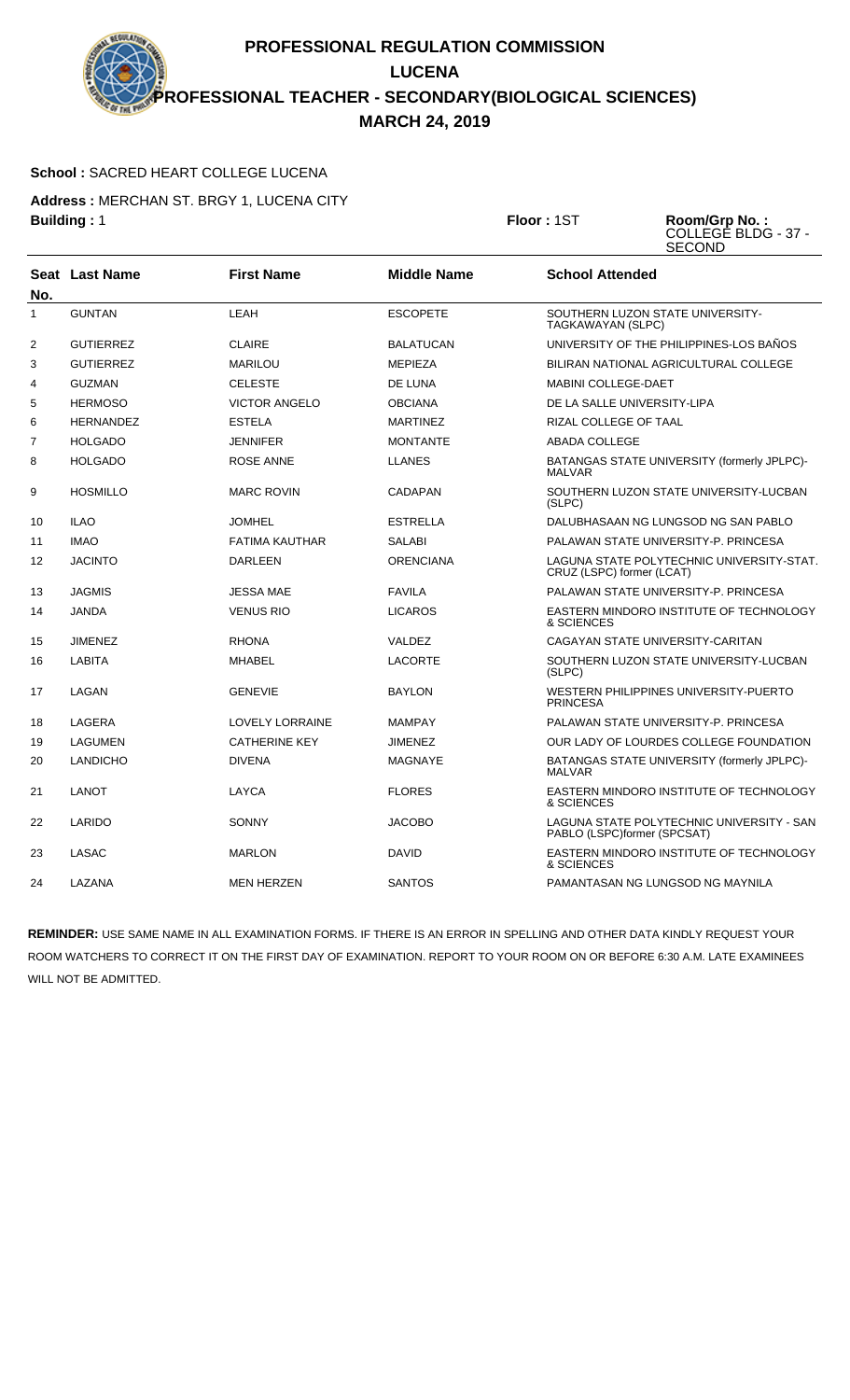## **School :** SACRED HEART COLLEGE LUCENA

**Address :** MERCHAN ST. BRGY 1, LUCENA CITY **Building :** 1 **Floor :** 1ST **Room/Grp No. :**

COLLEGE BLDG - 38 - SECOND

| No.            | Seat Last Name    | <b>First Name</b>     | <b>Middle Name</b>   | <b>School Attended</b>                                                 |
|----------------|-------------------|-----------------------|----------------------|------------------------------------------------------------------------|
| 1              | <b>LEROM</b>      | <b>LEDEMME</b>        | <b>LECCIO</b>        | STATE POLYTECHNIC COLLEGE OF PALAWAN                                   |
| $\overline{2}$ | LEYMA             | <b>SHAIRA JANE</b>    | <b>VILLAVICENCIO</b> | <b>RIZAL COLLEGE OF TAAL</b>                                           |
| 3              | LIM               | <b>ROSE MARIE</b>     | ARADANAS             | LAGUNA STATE POLYTECHNIC UNIVERSITY-LOS<br><b>BANOS</b>                |
| 4              | <b>LOLONG</b>     | <b>JOHN PATRICK</b>   | <b>ACABO</b>         | EASTERN MINDORO INSTITUTE OF TECHNOLOGY<br>& SCIENCES                  |
| 5              | <b>LOPOS</b>      | <b>GERALD</b>         | <b>MILITANTE</b>     | AGO MEDICAL & EDUCATIONAL CENTER-BICOL<br><b>CHRISTIAN COLL.OF MED</b> |
| 6              | <b>LORENO</b>     | <b>MARY JOY</b>       | <b>ANAS</b>          | CAMARINES NORTE STATE COLLEGE-DAET                                     |
| $\overline{7}$ | LOZANO            | RACHELLE ANNE         | <b>MALIGO</b>        | MINDORO STATE COLLEGE OF AGRICULTURE &<br>TECHNOLOGY-BONGABONG         |
| 8              | LUHA              | GAIL                  | <b>BUMACOD</b>       | EASTERN MINDORO INSTITUTE OF TECHNOLOGY<br>& SCIENCES                  |
| 9              | <b>LUMANGLAS</b>  | <b>ROSALIE</b>        | PANGANLUNGAN         | BATANGAS STATE UNIVERSITY-BATANGAS CITY<br>(PBMIT)                     |
| 10             | LUMBERA           | <b>MAUREEN</b>        | <b>PERALTA</b>       | KOLEHIYO NG LUNGSOD NG LIPA(FOR LIPA CITY<br>PUBLIC COLL.)             |
| 11             | <b>MAASIN</b>     | <b>GENEVIVE</b>       | VASQUEZ              | PALAWAN STATE UNIVERSITY-P. PRINCESA                                   |
| 12             | <b>MACALINTAL</b> | <b>JOCELYN</b>        | <b>LUNAR</b>         | <b>LIPA CITY COLLEGES</b>                                              |
| 13             | <b>MACALINTAL</b> | <b>MARIA AMABELLE</b> | <b>PANGANIBAN</b>    | LEMERY COLLEGES                                                        |
| 14             | <b>MACEDA</b>     | <b>ALMA</b>           | <b>ALIP</b>          | DALUBHASAAN NG LUNGSOD NG SAN PABLO                                    |
| 15             | <b>MAGALLANES</b> | <b>DEXTER</b>         | <b>DAROL</b>         | PALAWAN STATE UNIVERSITY-P. PRINCESA                                   |
| 16             | <b>MAGTAGNOB</b>  | <b>OLIVE</b>          | <b>GARCIA</b>        | UNIVERSITY OF PERPETUAL HELP RIZAL-<br><b>CALAMBA CAMPUS</b>           |
| 17             | <b>MAGUYON</b>    | <b>CAREN</b>          | VALDEZPIÑOSA         | SAINT ANNE COLLEGE LUCENA, INC.                                        |
| 18             | <b>MALHACAN</b>   | <b>EDELYN</b>         | <b>MALIGO</b>        | MINDORO STATE COLLEGE OF AGRICULTURE &<br>TECHNOLOGY-BONGABONG         |
| 19             | <b>MANALO</b>     | <b>JOSHUA</b>         | <b>SENIEDO</b>       | BATANGAS STATE UNIVERSITY (formerly JPLPC)-<br><b>MALVAR</b>           |
| 20             | <b>MANALO</b>     | <b>JULIUS</b>         | <b>DIMAALA</b>       | LUNA GOCO COLLEGES, INC (for.LUNA GOCO<br>MCCI)                        |
| 21             | <b>MANALO</b>     | <b>MARINEL</b>        | <b>FRANE</b>         | UNIVERSITY OF BATANGAS                                                 |
| 22             | <b>MANCIA</b>     | <b>JERALD</b>         | <b>SALAZAR</b>       | EASTERN MINDORO INSTITUTE OF TECHNOLOGY<br>& SCIENCES                  |
| 23             | <b>MANIEBO</b>    | LILETH                | <b>SADIA</b>         | MANUEL S. ENVERGA UNIV. FOUNDATION-<br>CANDELARIA                      |
| 24             | <b>MANSIA</b>     | <b>SHIELA</b>         | <b>CIELO</b>         | MARINDUQUE STATE COLLEGE-BOAC                                          |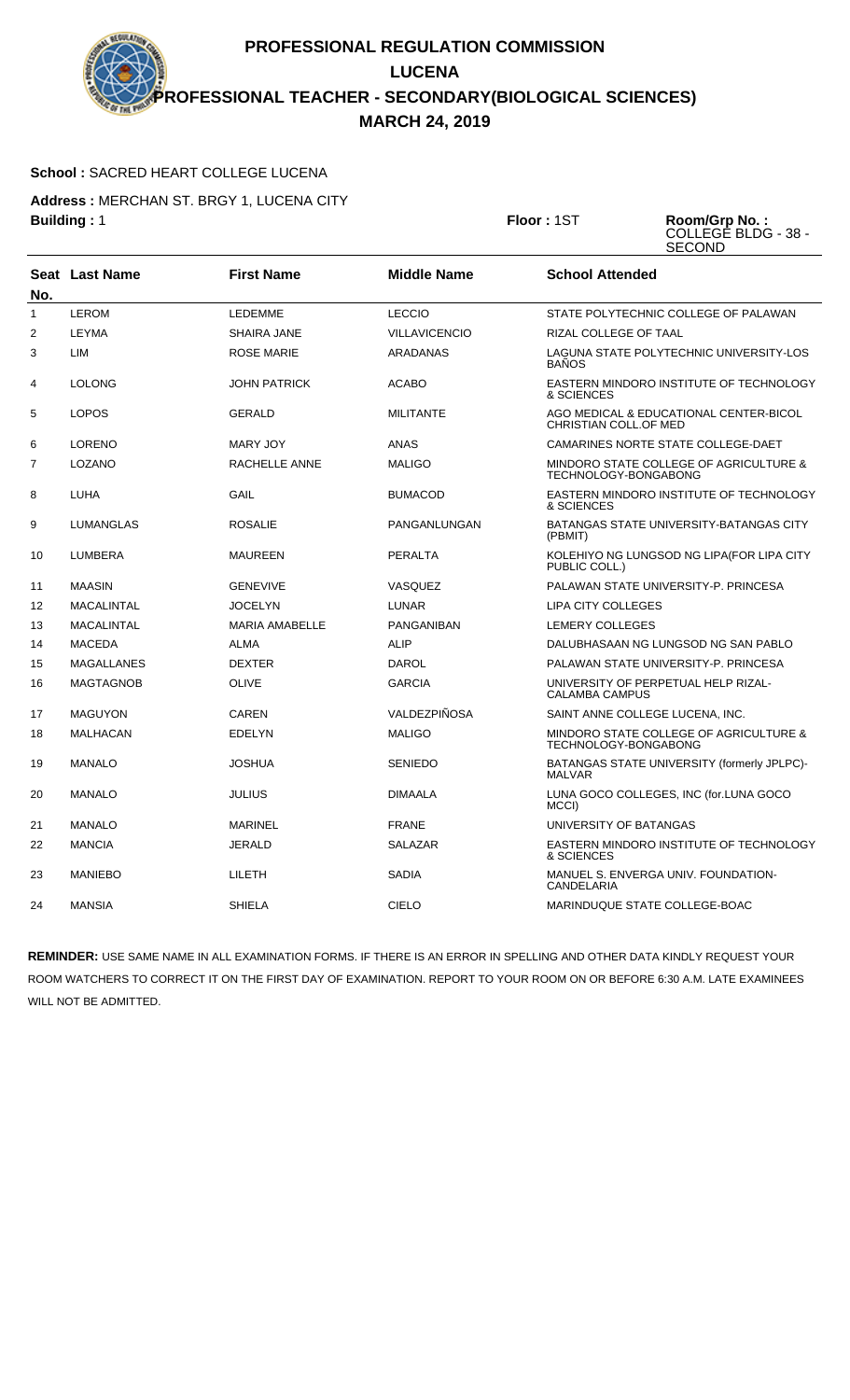# **School :** SACRED HEART COLLEGE LUCENA

**Address :** MERCHAN ST. BRGY 1, LUCENA CITY **Building :** 1 **Floor :** 1ST **Room/Grp No. :**

COLLEGE BLDG - 39 - SECOND

| No.            | <b>Seat Last Name</b> | <b>First Name</b>       | <b>Middle Name</b> | <b>School Attended</b>                                                 |
|----------------|-----------------------|-------------------------|--------------------|------------------------------------------------------------------------|
| $\mathbf{1}$   | <b>MAQUINTO</b>       | <b>CLARISSA</b>         | CASLANGEN          | ADVENTIST UNIVERSITY OF THE PHILIPPINES                                |
| $\overline{2}$ | <b>MARANAN</b>        | <b>MARCO</b>            | <b>BASILAN</b>     | MANUEL S. ENVERGA UNIV. FOUNDATION-<br><b>CANDELARIA</b>               |
| 3              | <b>MARFA</b>          | <b>MADELENE</b>         | <b>LUCE</b>        | QUEZONIAN EDUCATIONAL COLLEGE                                          |
| 4              | <b>MARIANO</b>        | <b>HANNAH</b>           | <b>BORJA</b>       | PALAWAN STATE UNIVERSITY-P. PRINCESA                                   |
| 5              | <b>MARQUEZ</b>        | <b>CRISHA</b>           | <b>IBASCO</b>      | SOUTHERN LUZON STATE UNIVERSITY-LUCBAN<br>(SLPC)                       |
| 6              | <b>MATHIC-AN</b>      | MA. RIZALIE             | ORDOÑA             | MANILA CENTRAL UNIVERSITY-CALOOCAN CITY                                |
| 7              | <b>MATIRA</b>         | <b>HAZEL</b>            | CASTILLO           | UNIVERSITY OF BATANGAS                                                 |
| 8              | <b>MEDINA</b>         | <b>JENNIFER</b>         | CELZO              | CALABANGA COMMUNITY COLLEGE                                            |
| 9              | <b>MENDOZA</b>        | <b>SHIRLEY</b>          | <b>DEL LEOLA</b>   | BATANGAS STATE UNIVERSITY-ARASOF-<br><b>NASUGBU</b>                    |
| 10             | <b>MENGUITO</b>       | <b>ADRIAN MIKAEL</b>    | <b>ILAGAN</b>      | UNIVERSITY OF THE PHILIPPINES-LOS BAÑOS                                |
| 11             | <b>MERCADO</b>        | <b>ADELIA</b>           | <b>RIAMBON</b>     | QUIRINO STATE UNIVERSITY(FOR QPC)-<br>CABARROGUIS CAMPUS               |
| 12             | <b>MERCADO</b>        | <b>GLORY MAE</b>        | <b>TIWAQUEN</b>    | WESTERN PHILIPPINES UNIVERSITY-PUERTO<br><b>PRINCESA</b>               |
| 13             | MONTAÑA               | <b>JHAN CHRISTOPHER</b> | CO                 | CALAYAN EDUCATIONAL FOUNDATION INC.(for.<br>MED.CTR.LUCENA)            |
| 14             | <b>MONTENEGRO</b>     | <b>ZENAIDA</b>          | <b>MAQUINIANA</b>  | SOUTHERN LUZON STATE UNIVERSITY-<br>TAGKAWAYAN (SLPC)                  |
| 15             | <b>MORALES</b>        | <b>JEROME</b>           | <b>JIMENEZ</b>     | PAMANTASAN NG LUNGSOD NG MUNTINLUPA<br>(MPC)                           |
| 16             | <b>MULINGBAYAN</b>    | <b>AILYN</b>            | <b>VIDAL</b>       | LYCEUM OF THE PHILIPPINES UNIVERSITY-<br>BATANGAS, INC                 |
| 17             | <b>NATO</b>           | <b>RUEL</b>             | <b>MARBAIS</b>     | <b>LAGUNA COLLEGE</b>                                                  |
| 18             | <b>NORTE</b>          | <b>ROMA PIA</b>         | <b>MADRIAGA</b>    | PAMANTASAN NG LUNGSOD NG MUNTINLUPA<br>(MPC)                           |
| 19             | NUELAN                | ANJANETTE               | <b>NEPOMUCENO</b>  | CATANDUANES STATE UNIVERSITY VIRAC                                     |
| 20             | <b>NULLAN</b>         | <b>JHON BEL</b>         | AGUILAR            | NAGA COLLEGE FOUNDATION                                                |
| 21             | <b>OBINA</b>          | <b>MARIAN</b>           | <b>NAVAREZ</b>     | LAGUNA STATE POLYTECHNIC UNIVERSITY-STAT.<br>CRUZ (LSPC) former (LCAT) |
| 22             | <b>OJO</b>            | <b>RONALD</b>           | <b>ESPINA</b>      | OUR LADY OF LOURDES COLLEGE FOUNDATION                                 |
| 23             | <b>ONAL</b>           | <b>JEDILYN DIANA</b>    | <b>BIÑAS</b>       | <b>RIZAL COLLEGE OF TAAL</b>                                           |
| 24             | <b>ORASA</b>          | <b>JAN ELLAINE</b>      | <b>ARAGON</b>      | WESTERN PHILIPPINES UNIVERSITY-PUERTO<br><b>PRINCESA</b>               |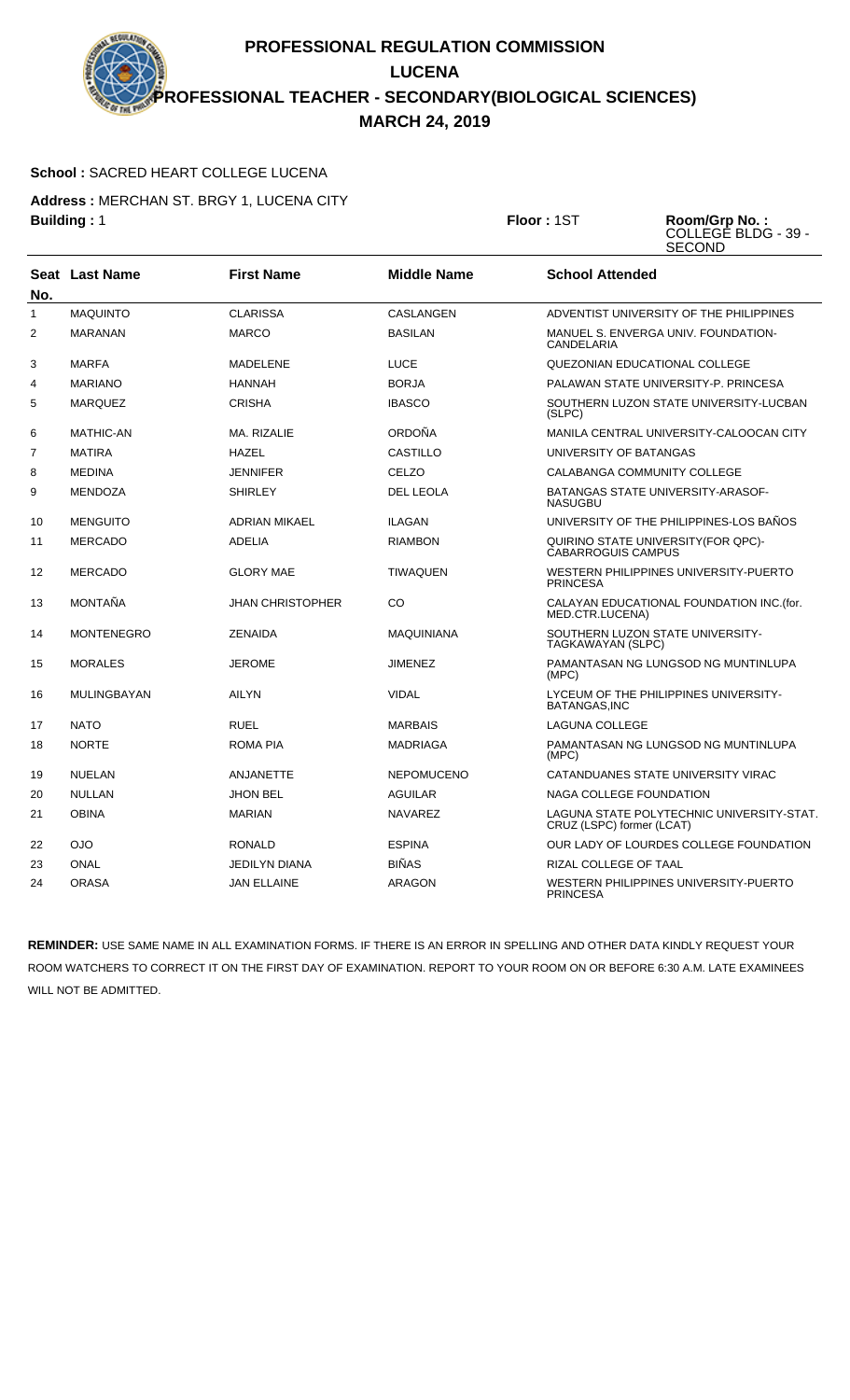# **School :** SACRED HEART COLLEGE LUCENA

**Address :** MERCHAN ST. BRGY 1, LUCENA CITY **Building :** 1 **Floor :** 1ST **Room/Grp No. :**

COLLEGE BLDG - 40 - SECOND

|                | Seat Last Name   | <b>First Name</b>     | <b>Middle Name</b> | <b>School Attended</b>                                                 |
|----------------|------------------|-----------------------|--------------------|------------------------------------------------------------------------|
| No.            |                  |                       |                    |                                                                        |
| $\mathbf{1}$   | <b>PAALA</b>     | <b>JOAN</b>           | <b>SORIQUEZ</b>    | PALAWAN STATE UNIVERSITY-P. PRINCESA                                   |
| $\overline{2}$ | PABLO            | <b>LOEL</b>           | <b>RAMOS</b>       | OUR LADY OF LOURDES COLLEGE FOUNDATION                                 |
| 3              | <b>PABON</b>     | <b>MERCA</b>          | MANANGKIL          | LAGUNA STATE POLYTECHNIC UNIVERSITY-<br><b>SINILOAN</b>                |
| 4              | PADERAGAO        | <b>JEJOMAR</b>        | <b>ENRIQUEZ</b>    | SOUTHERN LUZON STATE UNIVERSITY-LUCBAN<br>(SLPC)                       |
| 5              | <b>PADUA</b>     | <b>MYLENE</b>         | <b>GUINAOB</b>     | THE GOOD SAMARITAN COLLEGES-CABANATUAN<br><b>CITY</b>                  |
| 6              | <b>PAGASPAS</b>  | NAZARENE CARLO        | MALABANAN          | BATANGAS STATE UNIVERSITY (formerly JPLPC)-<br><b>MALVAR</b>           |
| 7              | PAGCALIWAGAN     | <b>CHRISTIAN KING</b> | <b>DIMAYACYAC</b>  | <b>BATANGAS STATE UNIVERSITY-BATANGAS CITY</b><br>(PBMIT)              |
| 8              | <b>PALATINO</b>  | <b>RENGIE</b>         | <b>ABOROT</b>      | WESTERN PHILIPPINES UNIVERSITY-PUERTO<br><b>PRINCESA</b>               |
| 9              | <b>PARRABA</b>   | ANGELYN               | SANIEL             | UNIVERSITY OF PERPETUAL HELP SYSTEM<br>DALTA-LAS PINAS                 |
| 10             | <b>PARTO</b>     | <b>LEI ANNE</b>       | <b>ARCEGA</b>      | DIVINE WORD COLLEGE OF CALAPAN                                         |
| 11             | <b>PASION</b>    | <b>MARIA CLEO</b>     | <b>CONDE</b>       | CAVITE STATE UNIVERSITY-CARMONA                                        |
| 12             | <b>PATOLOT</b>   | <b>PEARL MARIE</b>    | <b>VILLORENTE</b>  | <b>RIZAL COLLEGE OF TAAL</b>                                           |
| 13             | PELAGO           | <b>GENER</b>          | <b>ATIENZA</b>     | BATANGAS STATE UNIVERSITY (formerly JPLPC)-<br><b>MALVAR</b>           |
| 14             | <b>PERAS</b>     | <b>CARMINE DANAE</b>  | <b>GALUPE</b>      | SOUTHERN LUZON STATE UNIVERSITY-LUCBAN<br>(SLPC)                       |
| 15             | <b>PEREA</b>     | <b>DIANA</b>          | <b>TEJADA</b>      | KOLEHIYO NG LUNGSOD NG LIPA (FOR LIPA CITY<br>PUBLIC COLL.)            |
| 16             | <b>PERMEJO</b>   | <b>WEMER SON</b>      | <b>MIRANDA</b>     | MINDORO STATE COLLEGE OF AGRICULTURE &<br>TECHNOLOGY-BONGABONG         |
| 17             | <b>PEROCHO</b>   | <b>LEA</b>            | <b>GIGANTO</b>     | WESTERN PHILIPPINES UNIV.(for.PALAWAN<br>N.A.C)-ABORLAN                |
| 18             | <b>PIDOR</b>     | <b>JULIET</b>         | <b>ESTEPA</b>      | PALAWAN STATE UNIVERSITY-P. PRINCESA                                   |
| 19             | <b>PILARTA</b>   | <b>NARESH</b>         | <b>BANQUILES</b>   | CALAYAN EDUCATIONAL FOUNDATION INC. (for.<br>MED.CTR.LUCENA)           |
| 20             | <b>PLANTILLA</b> | <b>PAZ GODIOSA</b>    | JAMIAS             | LAGUNA STATE POLYTECHNIC UNIVERSITY-STAT.<br>CRUZ (LSPC) former (LCAT) |
| 21             | <b>POLLO</b>     | <b>JOCELYN</b>        | GALVEZ             | EMILIO AGUINALDO COLLEGE-MANILA                                        |
| 22             | <b>PORRAS</b>    | <b>GERALDINE</b>      | <b>SINGSON</b>     | WESTERN MINDANAO STATE U-ZAMBOANGA CITY                                |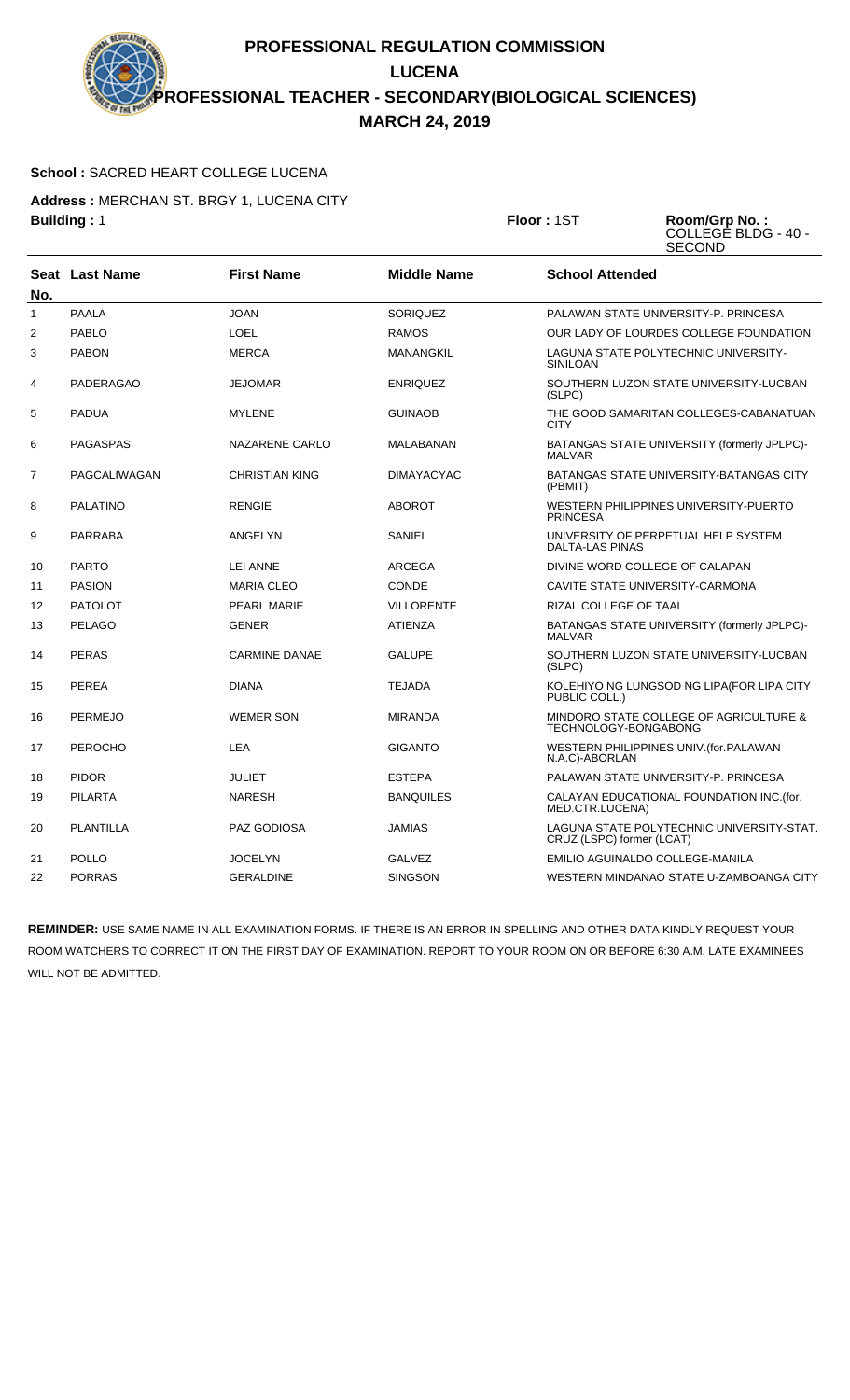# **School :** SACRED HEART COLLEGE LUCENA

**Address :** MERCHAN ST. BRGY 1, LUCENA CITY **Building :** 1 **Floor :** 1ST **Room/Grp No. :**

COLLEGE BLDG - 41 - SECOND

| No.          | <b>Seat Last Name</b> | <b>First Name</b>       | <b>Middle Name</b> | <b>School Attended</b>                                                 |
|--------------|-----------------------|-------------------------|--------------------|------------------------------------------------------------------------|
| $\mathbf{1}$ | <b>PRINCIPE</b>       | <b>ALEN</b>             | <b>GOCON</b>       | SAINTS JOHN AND PAUL COLLEGES-CALAMBA                                  |
| 2            | <b>PULLIAN</b>        | JEROME                  | <b>TOBERA</b>      | LAGUNA STATE POLYTECHNIC UNIVERSITY-LOS<br><b>BAÑOS</b>                |
| 3            | <b>PUREZA</b>         | <b>CLARISSE ALYSSA</b>  | <b>LUCES</b>       | SOUTHERN LUZON STATE UNIVERSITY-LUCBAN<br>(SLPC)                       |
| 4            | QUIMIO                | <b>MA FATIMA</b>        | <b>NATIVIDAD</b>   | BATANGAS STATE UNIVERSITY (formerly JPLPC)-<br><b>MALVAR</b>           |
| 5            | <b>RADAM</b>          | <b>FLORY MAE</b>        | <b>RAGUIN</b>      | WESTERN PHILIPPINES UNIVERSITY-PUERTO<br><b>PRINCESA</b>               |
| 6            | <b>RAMIRO</b>         | MERCY JOYCE             | ARNIGO             | SAINT JUDE COLLEGE-MANILA                                              |
| 7            | <b>RAMOS</b>          | <b>LUCITA</b>           | <b>URRUTIA</b>     | EASTERN MINDORO INSTITUTE OF TECHNOLOGY<br>& SCIENCES                  |
| 8            | <b>RAYALA</b>         | <b>MARIKAR</b>          | <b>TUANDO</b>      | CITY COLLEGE OF CALAMBA                                                |
| 9            | <b>REAL</b>           | <b>RAQUEL</b>           | <b>ZUNIGA</b>      | SAINT JUDE COLLEGE-MANILA                                              |
| 10           | <b>REGALARIO</b>      | <b>GRANVILLE</b>        |                    | OUR LADY OF LOURDES COLLEGE FOUNDATION                                 |
| 11           | <b>REMOROZA</b>       | SANDY                   | <b>DEL MORO</b>    | SOUTHERN LUZON STATE UNIVERSITY-LUCBAN<br>(SLPC)                       |
| 12           | <b>REYES</b>          | <b>CLARICE JANE</b>     | <b>MADIZ</b>       | EMILIO AGUINALDO COLLEGE-MANILA                                        |
| 13           | <b>REYES</b>          | <b>KEITH EIMEEREN</b>   | <b>EGUIA</b>       | DE LA SALLE UNIVERSITY-LIPA                                            |
| 14           | <b>REYES</b>          | MA. LIELA               | CASTILLO           | SOUTHERN LUZON STATE UNIVERSITY-LUCBAN<br>(SLPC)                       |
| 15           | <b>RIANO</b>          | <b>HAROLD JAMES</b>     | <b>FLORES</b>      | CALAYAN EDUCATIONAL FOUNDATION INC. (for.<br>MED.CTR.LUCENA)           |
| 16           | <b>RICAFORT</b>       | <b>MAY ANNE</b>         | <b>FONTANILLA</b>  | MANUEL S. ENVERGA UNIV. FOUNDATION-<br><b>LUCENA CITY</b>              |
| 17           | <b>RIN</b>            | <b>RICA MAY</b>         | <b>NOMBRE</b>      | LAGUNA STATE POLYTECHNIC UNIVERSITY-STAT.<br>CRUZ (LSPC) former (LCAT) |
| 18           | <b>RIVERA</b>         | <b>ANTONETTE NICOLE</b> | BAS                | LAGUNA STATE POLYTECHNIC UNIVERSITY-STAT.<br>CRUZ (LSPC) former (LCAT) |
| 19           | <b>RIVERA</b>         | <b>GEORGE ANDREW</b>    | REGODON            | CALAYAN EDUCATIONAL FOUNDATION INC.(for.<br>MED.CTR.LUCENA)            |
| 20           | <b>ROCAS</b>          | <b>MARJORY</b>          | <b>EDRAD</b>       | CALAYAN EDUCATIONAL FOUNDATION INC. (for.<br>MED.CTR.LUCENA)           |
| 21           | <b>RODRIGUEZ</b>      | LIEZEL                  | <b>BATIN</b>       | WESTERN PHILIPPINES UNIV.(for.PALAWAN<br>N.A.C)-ABORLAN                |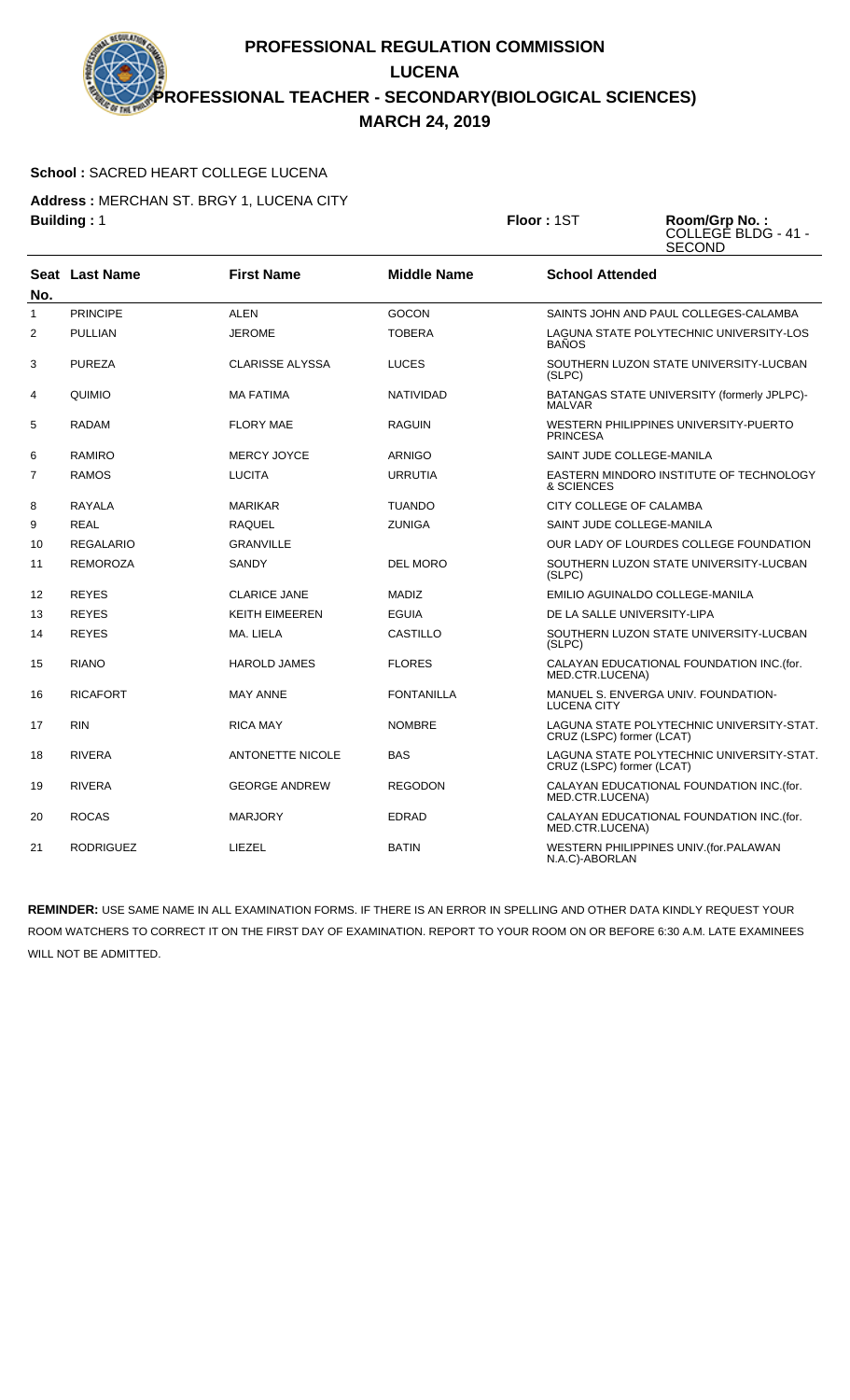# **School :** SACRED HEART COLLEGE LUCENA

**Address :** MERCHAN ST. BRGY 1, LUCENA CITY **Building :** 1 **Floor :** 1ST **Room/Grp No. :**

COLLEGE BLDG - 42 - SECOND

| No.            | <b>Seat Last Name</b> | <b>First Name</b>      | <b>Middle Name</b> | <b>School Attended</b>                                                   |
|----------------|-----------------------|------------------------|--------------------|--------------------------------------------------------------------------|
| 1              | <b>ROGUIN</b>         | <b>RONMARK</b>         | <b>TOLENTINO</b>   | <b>HOLY CHILD JESUS COLLEGE</b>                                          |
| $\overline{2}$ | <b>ROYO</b>           | <b>NENETH</b>          | <b>CORACERO</b>    | LAGUNA STATE POLYTECHNIC UNIVERSITY - SAN<br>PABLO (LSPC)former (SPCSAT) |
| 3              | <b>RUEDAS</b>         | <b>MARIEL</b>          | <b>MENDOZA</b>     | BATANGAS STATE UNIVERSITY-ARASOF-<br><b>NASUGBU</b>                      |
| 4              | <b>SABER</b>          | <b>JOHNDRO</b>         | <b>NUEVA</b>       | LAGUNA UNIVERSITY-STA CRUZ, LAGUNA                                       |
| 5              | <b>SALAZAR</b>        | <b>FERCIA</b>          | <b>CARABAT</b>     | EASTERN MINDORO INSTITUTE OF TECHNOLOGY<br>& SCIENCES                    |
| 6              | <b>SALES</b>          | <b>CHRISTINE AINAH</b> | <b>PAHILAGAO</b>   | LAGUNA STATE POLYTECHNIC UNIVERSITY-LOS<br><b>BANOS</b>                  |
| 7              | SALUDSOD              | <b>MICHAELA</b>        | <b>DATO</b>        | PALAWAN STATE UNIVERSITY-P. PRINCESA                                     |
| 8              | <b>SAN AGUSTIN</b>    | <b>SHARMEE</b>         | <b>PUJANES</b>     | DALUBHASAAN NG LUNGSOD NG SAN PABLO                                      |
| 9              | <b>SAN DIEGO</b>      | <b>SUNSHINE</b>        | <b>BONCAJES</b>    | LAGUNA STATE POLYTECHNIC UNIVERSITY - SAN<br>PABLO (LSPC)former (SPCSAT) |
| 10             | SANDOVAL              | JIMMUEL                | <b>AXALAN</b>      | BATANGAS STATE UNIVERSITY (formerly JPLPC)-<br><b>MALVAR</b>             |
| 11             | <b>SAPITAN</b>        | <b>MARY JOICE JANE</b> | PANGANIBAN         | LAGUNA STATE POLYTECHNIC UNIVERSITY-LOS<br><b>BANOS</b>                  |
| 12             | <b>SAREZ</b>          | <b>CHRISTOPHER</b>     | <b>NICODEMUS</b>   | SAINT ANNE COLLEGE LUCENA, INC.                                          |
| 13             | <b>SARMIENTO</b>      | <b>VERNADEN</b>        | <b>ANTONIO</b>     | SOUTHERN LUZON STATE UNIVERSITY-<br>TAGKAWAYAN (SLPC)                    |
| 14             | SAWAY                 | ANGELICA               | <b>TOLENTINO</b>   | EASTERN MINDORO INSTITUTE OF TECHNOLOGY<br>& SCIENCES                    |
| 15             | <b>SILANG</b>         | <b>MARY JOY</b>        | <b>DIMAUNAHAN</b>  | KOLEHIYO NG LUNGSOD NG LIPA (FOR LIPA CITY<br>PUBLIC COLL.)              |
| 16             | <b>SOLTURA</b>        | <b>REX DEL MAR</b>     | <b>MONTERICO</b>   | SAINT ANNE COLLEGE LUCENA, INC.                                          |
| 17             | <b>SUBREO</b>         | <b>MARY GLEEN IV</b>   | AYADE              | HOLY CHILD JESUS COLLEGE                                                 |
| 18             | <b>SUEÑA</b>          | <b>JUVY ANN MARIE</b>  | <b>BAUTISTA</b>    | LAGUNA UNIVERSITY-STA CRUZ, LAGUNA                                       |
| 19             | <b>SUMIDO</b>         | <b>JESSICA</b>         | VALDULLA           | SAN PEDRO COLLEGE OF BUSINESS<br><b>ADMINISTRATION</b>                   |
| 20             | <b>TABINGA</b>        | <b>NYMPHA</b>          | <b>LLAGAS</b>      | WESTERN PHILIPPINES UNIV.(for.PALAWAN<br>N.A.C)-ABORLAN                  |
| 21             | <b>TAGLE</b>          | <b>ELMA</b>            | <b>DINGLASAN</b>   | KOLEHIYO NG LUNGSOD NG LIPA(FOR LIPA CITY<br>PUBLIC COLL.)               |